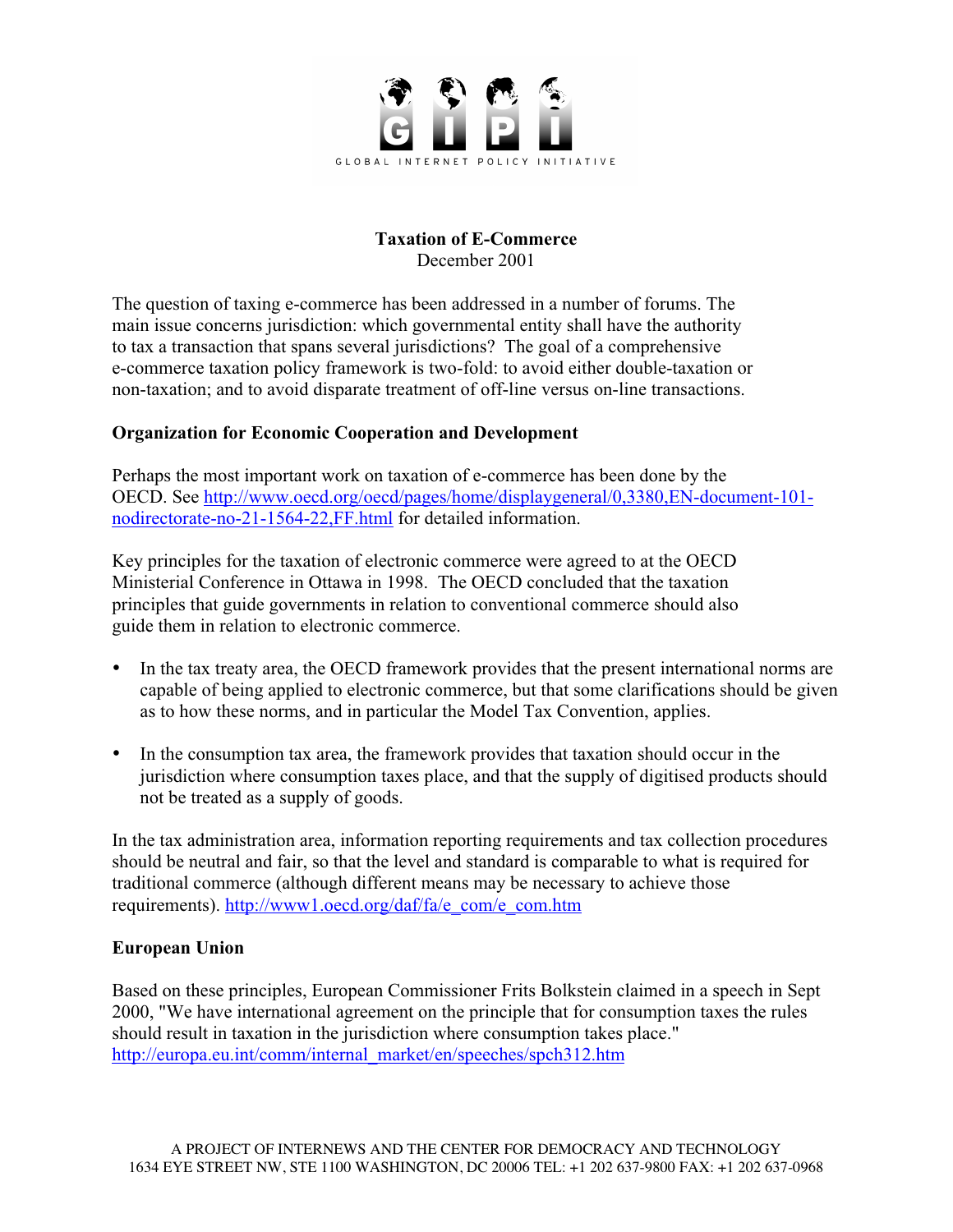In a 1998 Commission communication (COM(1998)374), the EU endorsed three main principles drawn from the OECD framework.

- The first is that no new or additional taxes need be considered for e-commerce but that existing taxes – and specifically VAT - should be adapted so that they can be applied to ecommerce.
- The second principle is that, for consumption taxes, electronic deliveries should not be considered as goods. In the case of the EU VAT system, they should be treated as supplies of services.
- The third principle is that only supplies of such services consumed in Europe should be taxed in Europe (i.e., that taxation should take place in the jurisdiction where consumption takes place).

Thus, within the EU, e-commerce is to be taxed neutrally in relation to conventional trade. For VAT purposes, sales of good online are treated in the same way as any other form of distance sales (e.g., from catalogues, by phone, post, etc.). VAT will be applied at the place of consumption, subject to a number of adjustments. There are well established channels for taxing these transactions –

- goods purchased from third countries are taxed at import,
- exported goods are zero-rated, and
- intra-Community sales of goods are taxed, under a special regime for distance sales, either in the Member State of the seller or the buyer (dependent largely on the volume of such trade carried out by the seller).

Electronic transmissions, on the other hand, will be taxed as services.

However, specific rules for translating these general principles into reality have not been fully resolved. Materials on EU policy are available at http://europa.eu.int/ISPO/ecommerce/legal/taxation.html , including a 2000 proposal to amend Directive 77/388/EEC as regards the value added tax arrangements applicable to certain services supplied by electronic means.

## **United States**

The US does not have a VAT, but rather has sales taxes imposed by most but not all states and by many local governments. Internet taxation issues remain unresolved in the US.

In 1998, the US adopted the Internet Tax Freedom Act "(ITFA"), which prohibited the states of the United States from imposing any tax on Internet access (unless such tax was generally imposed and actually enforced prior to October 1, 1998) or any multiple or discriminatory taxes on electronic commerce. (Congress has authority to do this under its power to regulate interstate commerce.) The ITFA's moratorium initially ran for three years, until October 2001. In